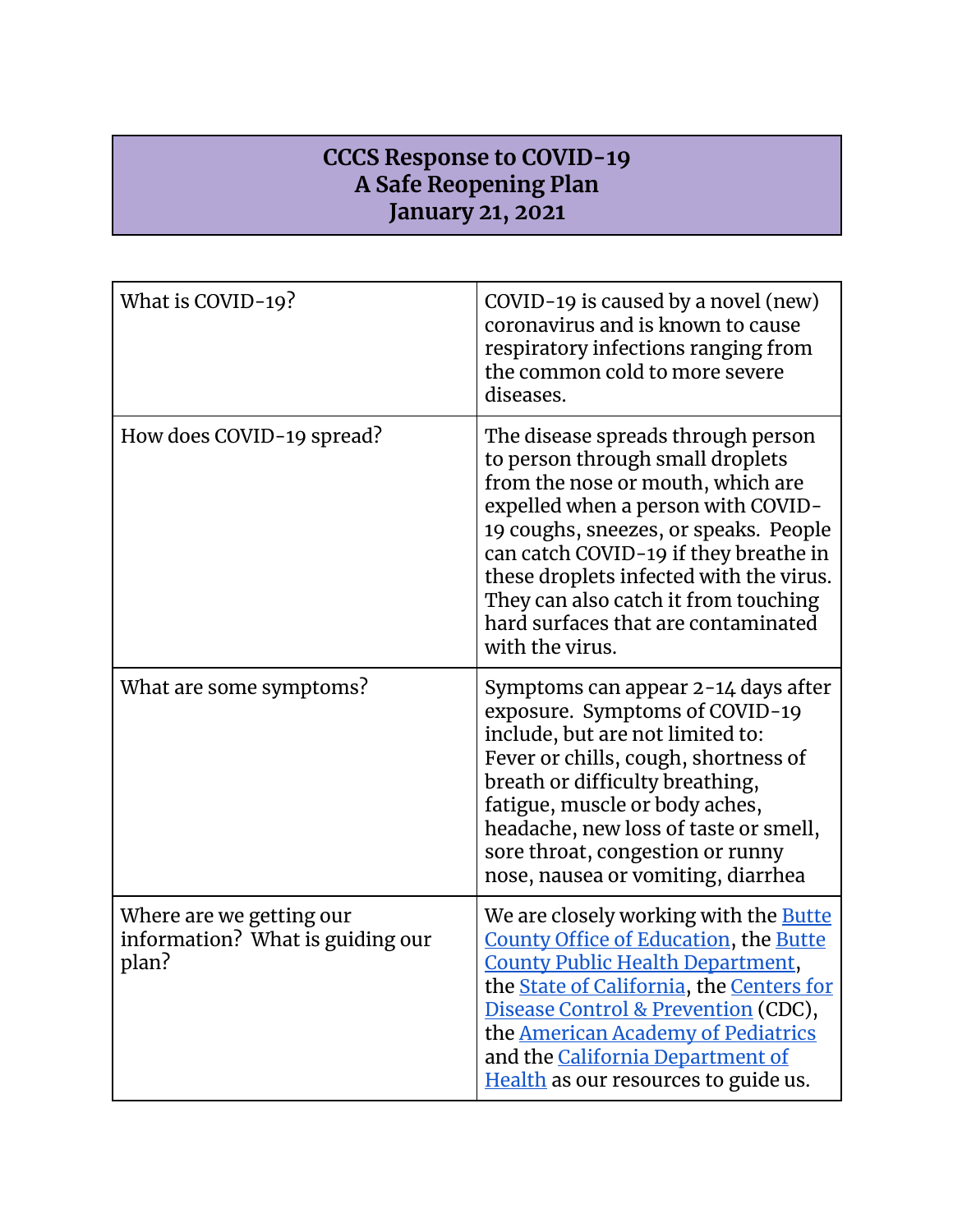| Input from stakeholders                           | Our school has surveyed staff and<br>families about a return to school. We<br>are also hosting a Town Hall as a<br>platform for discussion.                                                                                                                                                                                                                                                                                                                               |
|---------------------------------------------------|---------------------------------------------------------------------------------------------------------------------------------------------------------------------------------------------------------------------------------------------------------------------------------------------------------------------------------------------------------------------------------------------------------------------------------------------------------------------------|
| Our Educational Pathways during<br>COVID-19       | 1. Face-to-face instruction with<br>safety measures in place<br>2. Independent<br>Study/Homeschool<br>3. Distance Learning - Virtual<br>learning                                                                                                                                                                                                                                                                                                                          |
| Face-to-Face Instruction<br>1.                    | Cohorts of students                                                                                                                                                                                                                                                                                                                                                                                                                                                       |
| 2. Independent<br>Study/Homeschool<br>**See AB 98 | This is packet learning and/or virtual<br>class instruction - the general Ed<br>teacher will monitor packet learning.<br>The learning will mirror what is<br>happening in class. The content<br>learning is delivered by the parent.<br>The student/parent has a once a week<br>meeting with the general Ed teacher.<br>If the student needs more tutoring, a<br>1:1 virtual meeting with our support<br>team is available upon request.<br>Grades are a pass/incomplete. |
| 3. Distance Learning                              | In the event our school building is<br>closed due to COVID-19, learning will<br>continue via Distance Learning. All<br>students will be required to attend<br>virtual learning via a Zoom or Google<br>Meet platform (to the extent<br>possible). Students will also be<br>required to engage in daily learning<br>(independent practice, group<br>projects, online learning platforms).                                                                                  |
| Can parents choose which pathway?                 | Yes! Unless and until the State<br>determines that it is safe to conduct<br>"traditional" on-site instruction,<br>parents can choose between Face-to-                                                                                                                                                                                                                                                                                                                     |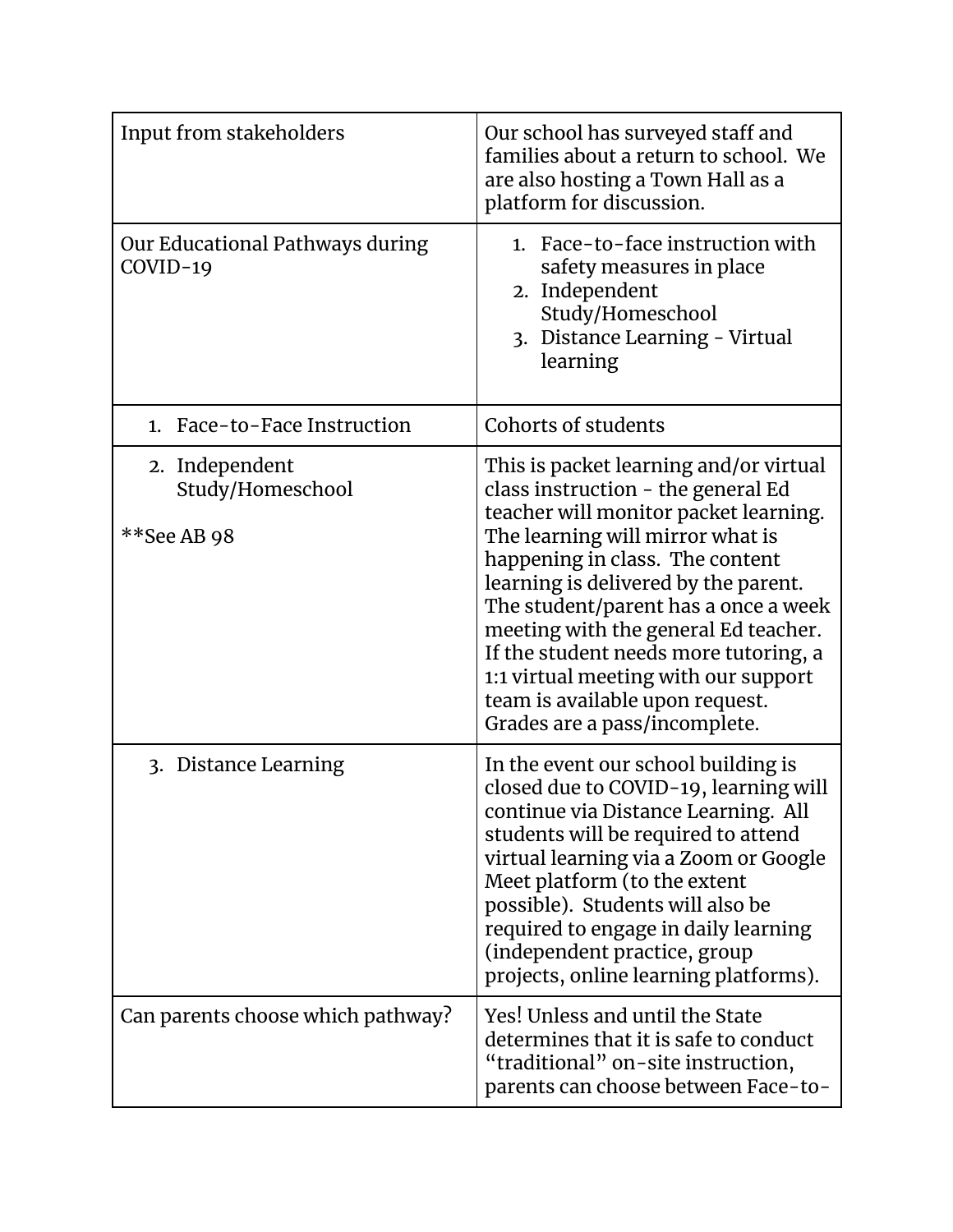|                                    | Face instruction and Independent<br>Study/Homeschool. Once full,<br>traditional on-site instruction<br>resumes, requests for independent<br>study/homeschool will be governed<br>by the school's policy and decided on<br>a case by case basis.                                                                                                                                                                                                                                                                                                                                                                                                                                                                                                                                                                                             |
|------------------------------------|---------------------------------------------------------------------------------------------------------------------------------------------------------------------------------------------------------------------------------------------------------------------------------------------------------------------------------------------------------------------------------------------------------------------------------------------------------------------------------------------------------------------------------------------------------------------------------------------------------------------------------------------------------------------------------------------------------------------------------------------------------------------------------------------------------------------------------------------|
| <b>Collective Safety</b>           | Our school cannot do this alone! Our<br>goal is for our school to be open,<br>therefore, we all need to do our part<br>to stay open in school and out of<br>school. This is a shared<br>responsibility.                                                                                                                                                                                                                                                                                                                                                                                                                                                                                                                                                                                                                                     |
| Entering school and Exiting School | Prior to leaving home, to minimize<br>frustration for all involved, we<br>strongly encourage parents to take<br>their child's temperature. Upon<br>arrival at school, all staff and<br>students will be temperature<br>screened with a no touch<br>thermometer, and all will sanitize<br>hands before entering the campus.<br>Short questions will be asked to<br>determine all students and staff are<br>free of COVID like symptoms.<br>Students/staff exhibiting symptoms<br>will be immediately required to wear<br>a face covering, wait in a designated<br>isolation area to be sent home as<br>soon as practicable. Students will<br>arrive at a staggered pace in an effort<br>to eliminate/minimize cohort<br>mixing. Students will also have<br>staggered dismissal times in an effort<br>to eliminate/minimize cohort<br>mixing. |
| Cohorts of students                | A "cohort of students" is defined as a<br>group of students who remain with<br>each other all day (classroom). All                                                                                                                                                                                                                                                                                                                                                                                                                                                                                                                                                                                                                                                                                                                          |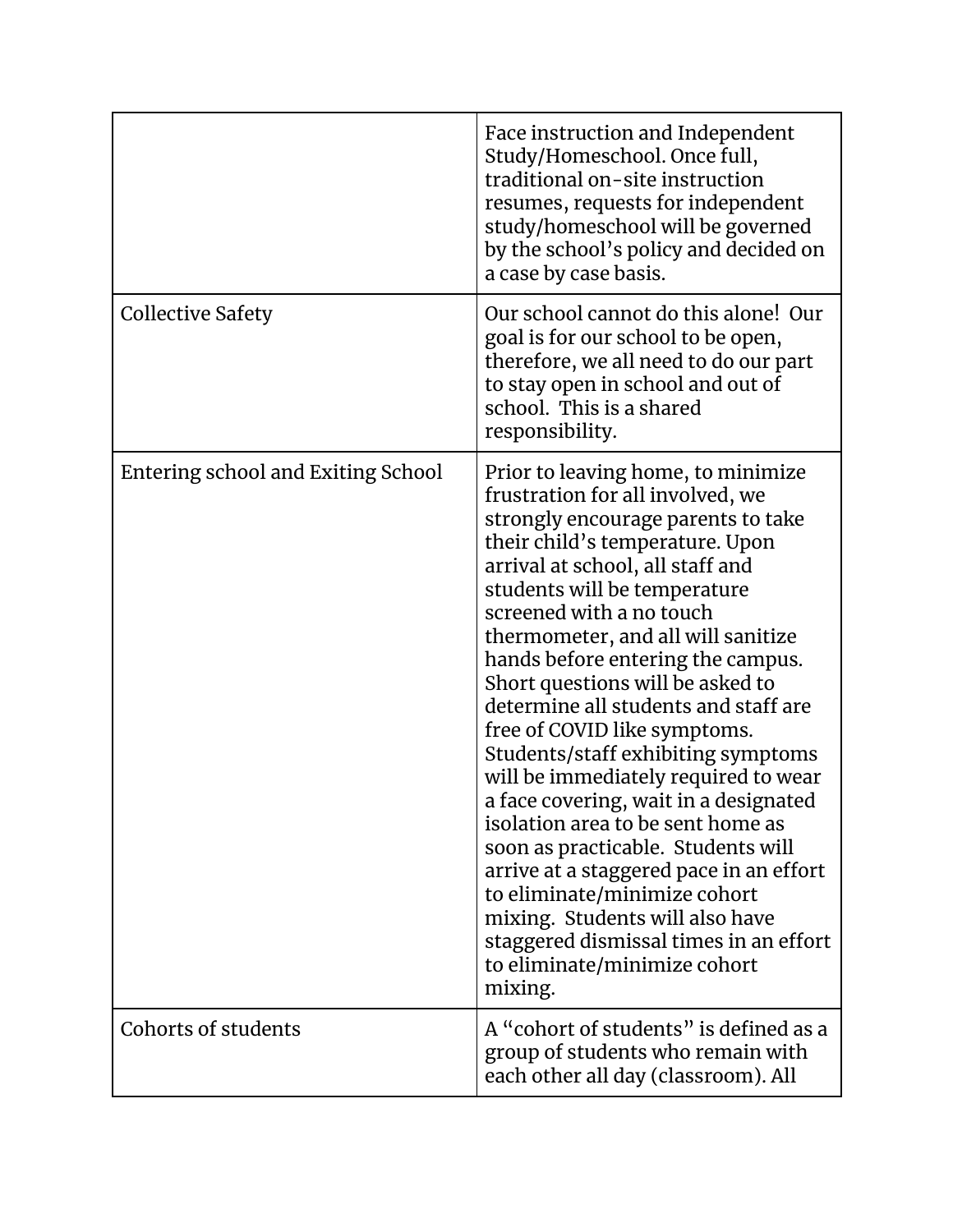|                                                              | students will remain with their<br>cohorts throughout the day<br>(playground, classroom, lunch, etc.).<br>Students will be kept in small, stable,<br>groups with fixed membership that<br>stay together for all activities and will<br>minimize/avoid contact with other<br>groups or individuals who are not<br>part of the cohort.                                                                                                                                                                                                                                                                                                                                                                                                                                                                                                                                                                                                                                                                                                                                                                                                                                                                                                              |
|--------------------------------------------------------------|---------------------------------------------------------------------------------------------------------------------------------------------------------------------------------------------------------------------------------------------------------------------------------------------------------------------------------------------------------------------------------------------------------------------------------------------------------------------------------------------------------------------------------------------------------------------------------------------------------------------------------------------------------------------------------------------------------------------------------------------------------------------------------------------------------------------------------------------------------------------------------------------------------------------------------------------------------------------------------------------------------------------------------------------------------------------------------------------------------------------------------------------------------------------------------------------------------------------------------------------------|
| Increased cleaning/Staff<br><b>Training/Student Training</b> | We have increased staff to address<br>the extra sanitation that will happen<br>everywhere and all day long. Staff<br>and students will be trained on<br>hygiene. All staff will participate in a<br>virtual training consisting of social<br>distancing, wearing a mask, cleaning,<br>self-examination, and how to stop<br>the spread of COVID-19 at the<br>beginning of the year. All new hires<br>will participate as well. The topic will<br>be revisited in January and reminders<br>in the weekly bulletin will continue<br>throughout the year. Students will be<br>trained by their teachers and daily<br>reminders will take place.<br>We have installed hand sanitizers in<br>all spaces on the campus (coming<br>into the campus, in every classroom,<br>in the multipurpose room, in the<br>office, and outside bathrooms). We<br>use FDA approved cleaner and all<br>staff are trained on safety measures<br>concerning COVID-19 using<br>SafeSchool modules.<br>The use of handwashing/sanitizing<br>will be promoted and incorporated<br>into daily routines. Every student will<br>have instruction on basic hygiene<br>etiquette, avoiding contact with one's<br>eyes and nose and mouth, and<br>covering coughs and sneezes on a |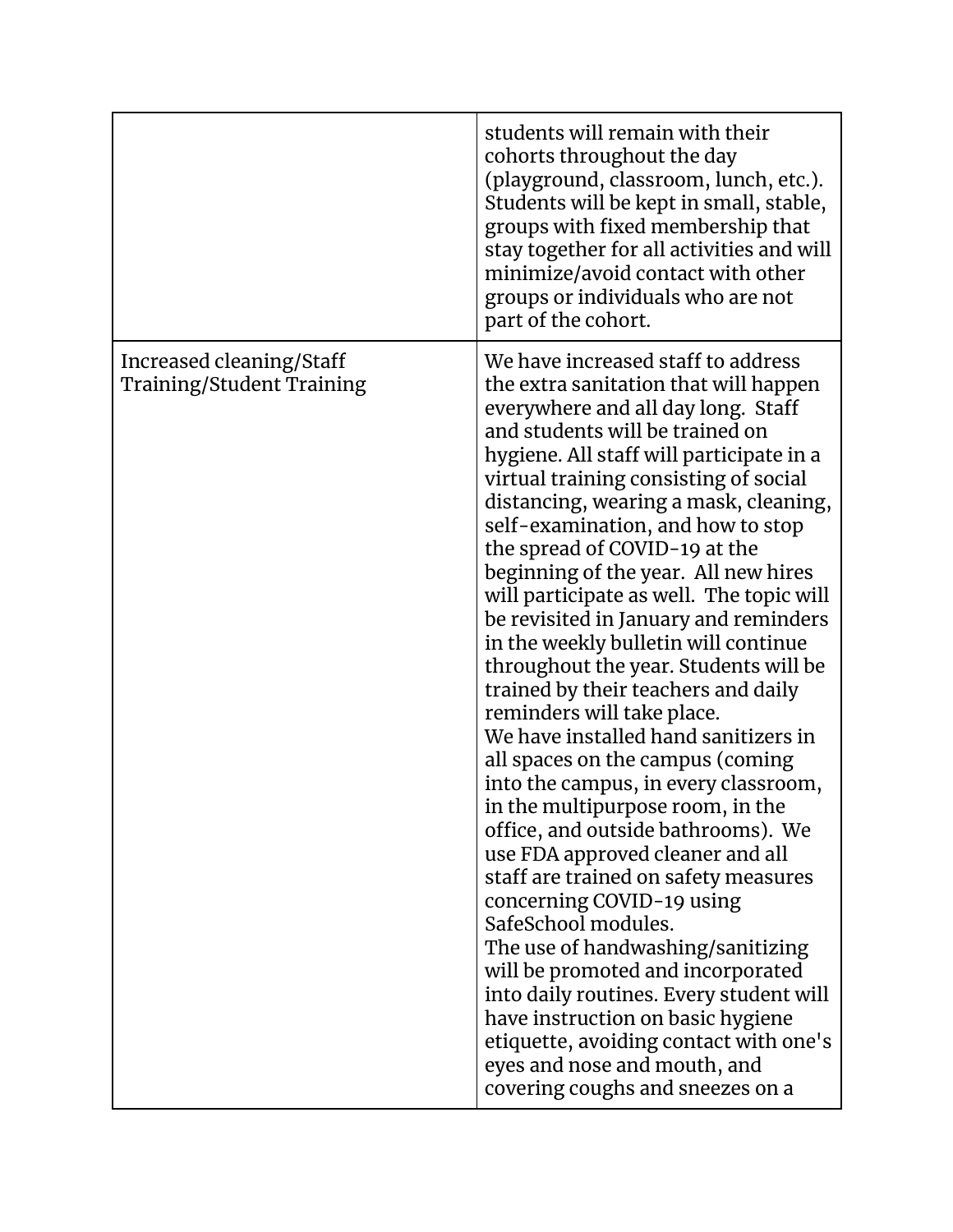|                                                                                                                                                                                                           | continual basis. Instruction will also<br>include healthy hygiene etiquette,<br>avoiding contact with one's eyes and<br>nose, and covering coughs and<br>sneezes, and reinforcing proper<br>handwashing for 20 seconds with<br>soap and water. The use of<br>fragrance-free hand sanitizer is<br>utilized. Children under the age of 9<br>will only use hand sanitizer under<br>adult supervision.                                                                                                                                                                                                                                                                                                                                                |
|-----------------------------------------------------------------------------------------------------------------------------------------------------------------------------------------------------------|---------------------------------------------------------------------------------------------------------------------------------------------------------------------------------------------------------------------------------------------------------------------------------------------------------------------------------------------------------------------------------------------------------------------------------------------------------------------------------------------------------------------------------------------------------------------------------------------------------------------------------------------------------------------------------------------------------------------------------------------------|
| <b>Physical Distancing</b>                                                                                                                                                                                | We will follow the guidelines from<br>CDC and CDE. Students will<br>physically distance 6 feet apart. We<br>will also use plexi-glass dividers to<br>increase safety when needed.<br>Desks in classrooms will be distanced<br>6 feet away from each other and<br>teacher.                                                                                                                                                                                                                                                                                                                                                                                                                                                                         |
| Face covering/Masks<br>**School will provide<br>**Masks from home are encouraged<br>**Have students practice wearing<br>masks prior to school starting<br>**Please wash cloth face coverings<br>regularly | We will follow requirements set forth<br>by the Governor and the CDPH.<br>Staff: All staff will wear a face<br>covering<br><b>Students:</b> All students are required to<br>wear a mask while entering school,<br>standing in line, and when they come<br>within 6 feet of distance of someone.<br>All students and staff are required to<br>wear a face covering. When students<br>remove their masks, they will store<br>their masks in individually marked<br>paper bags. Per CDPH, students will<br>be excluded if they refuse to wear a<br>face covering and they do not have an<br>exemption.<br><b>Exemptions:</b> We will adhere to the<br>ADA and CPHD guidelines on<br>exemptions, which will be considered<br>on a case by case basis. |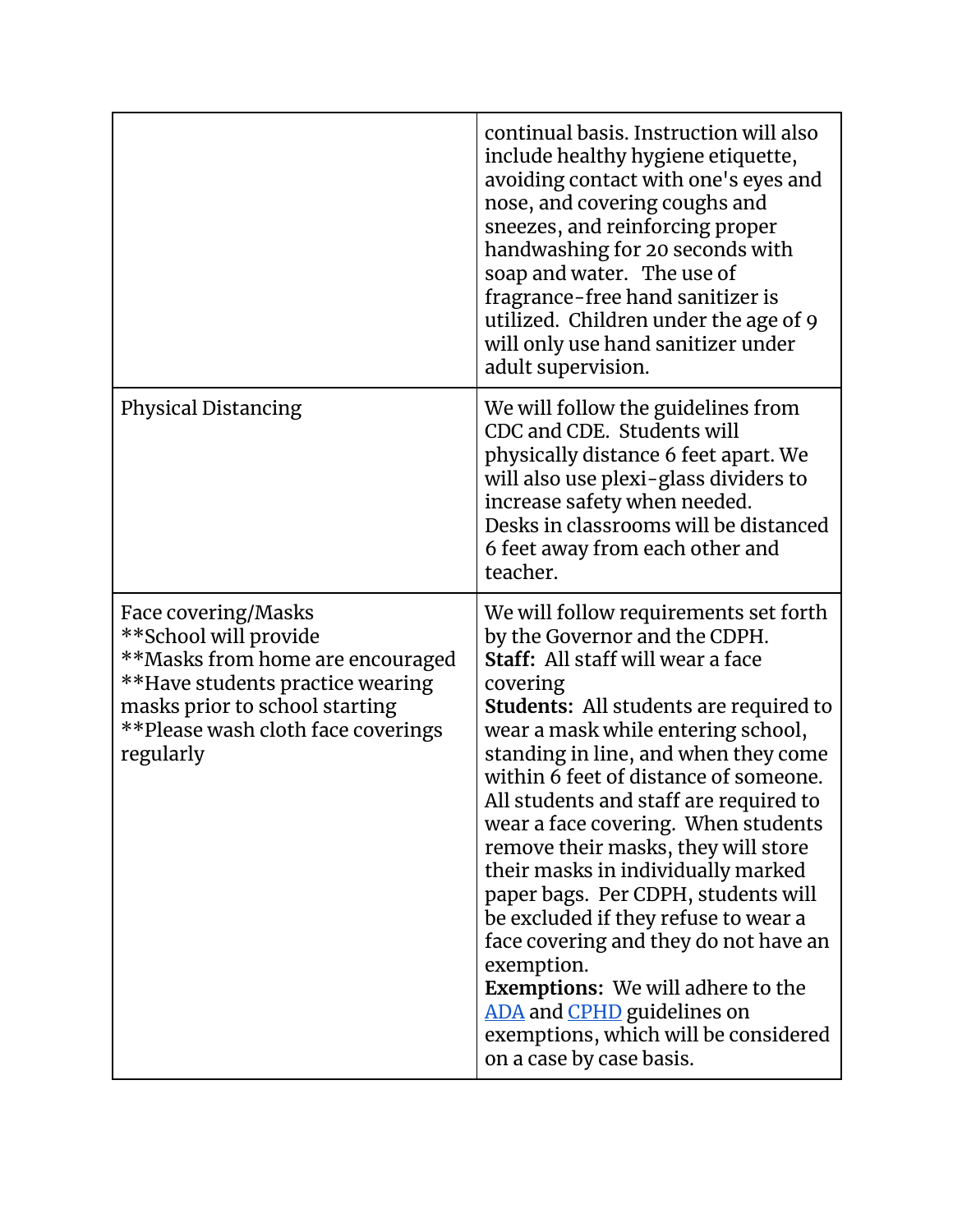| Plexi-glass              | Our classrooms, office space, and<br>food service locations have been<br>outfitted with plexi-glass as an<br>increased measure of safety.                                                                                                                                                                                        |
|--------------------------|----------------------------------------------------------------------------------------------------------------------------------------------------------------------------------------------------------------------------------------------------------------------------------------------------------------------------------|
| <b>Clean Air Filters</b> | All classrooms and office space have<br>an extra layer of safety with clean air<br>filtration systems along with a brand<br>new heating and air conditioning<br>system.                                                                                                                                                          |
| Water                    | CCCS does not have any water<br>fountains. Students are free to fill up<br>their reusable water bottles with<br>fresh clean drinking water at our<br>water station (in the kitchen).                                                                                                                                             |
| After School Program     | For committed cohorts only<br>(depending on which plan we are in)                                                                                                                                                                                                                                                                |
| <b>Field Trips</b>       | Restricted or reserved.                                                                                                                                                                                                                                                                                                          |
| <b>Visitors</b>          | Visitors will be limited and restricted<br>to minimize contact.                                                                                                                                                                                                                                                                  |
| <b>Assemblies</b>        | Restricted or reserved.                                                                                                                                                                                                                                                                                                          |
| Recess                   | Cohorts only<br>Playground equipment - cleaned<br>after each use<br>Physical distancing monitored<br>Masks – need to be put in a brown<br>paper bag while at recess.<br>Students will avoid sharing toys and<br>other objects during play.<br>High risk students will have an<br>alternative space to enjoy recess if<br>needed. |
| How can families help?   | We are in this together!<br>Check your child for fever daily<br>Continue to physically distance<br>Wear a face covering when in<br>public                                                                                                                                                                                        |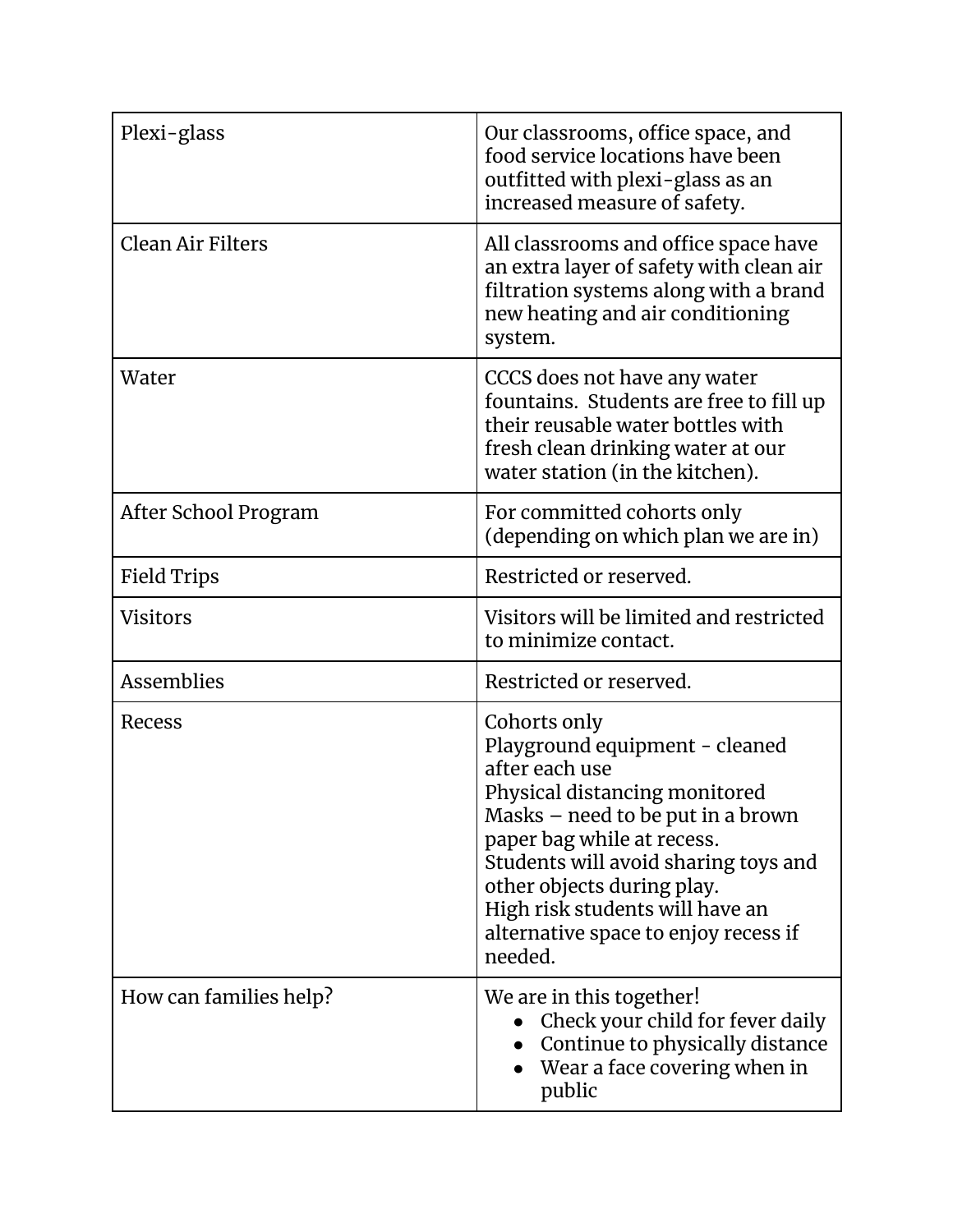|                                            | Keep cloth face coverings clean<br>Increase hand washing<br>Avoid touching your eyes, nose<br>or mouth<br>Keep your child home if they<br>are sick<br>Stay in close communication<br>with our child's teacher<br>Provide input when surveys or<br>$\bullet$<br>questionnaires come home<br>Visit our website often for<br>updates and important<br>information                                                                                                                                                                                                                                                                                                                                                      |
|--------------------------------------------|---------------------------------------------------------------------------------------------------------------------------------------------------------------------------------------------------------------------------------------------------------------------------------------------------------------------------------------------------------------------------------------------------------------------------------------------------------------------------------------------------------------------------------------------------------------------------------------------------------------------------------------------------------------------------------------------------------------------|
| What if a staff member/student is<br>sick? | The school will notify local health officials<br>immediately of any positive case of COVID-<br>19, and exposed staff and families as relevant<br>while maintaining confidentiality as required<br>by state and federal laws. The area where the<br>infected staff/student will be disinfected.<br>Staff/students will not return to<br>school until they met the CDC criteria<br>for a safe return, including at least 3<br>days with no fever, and symptoms<br>have improved and at least 10 days<br>since symptoms first appeared.<br>The school will ensure that students,<br>including students with disabilities,<br>have access to instruction when out<br>of class, as required by federal and<br>state law. |
| Designated Staff for Contact Tracing       | Attendance is taken daily in<br>every class<br>All staff sign in daily upon<br>$\bullet$<br>arrival<br>Students who leave campus are<br>signed out by parents<br>After School Care takes<br>attendance and has parents<br>sign out students<br>In order to support contact tracing,                                                                                                                                                                                                                                                                                                                                                                                                                                 |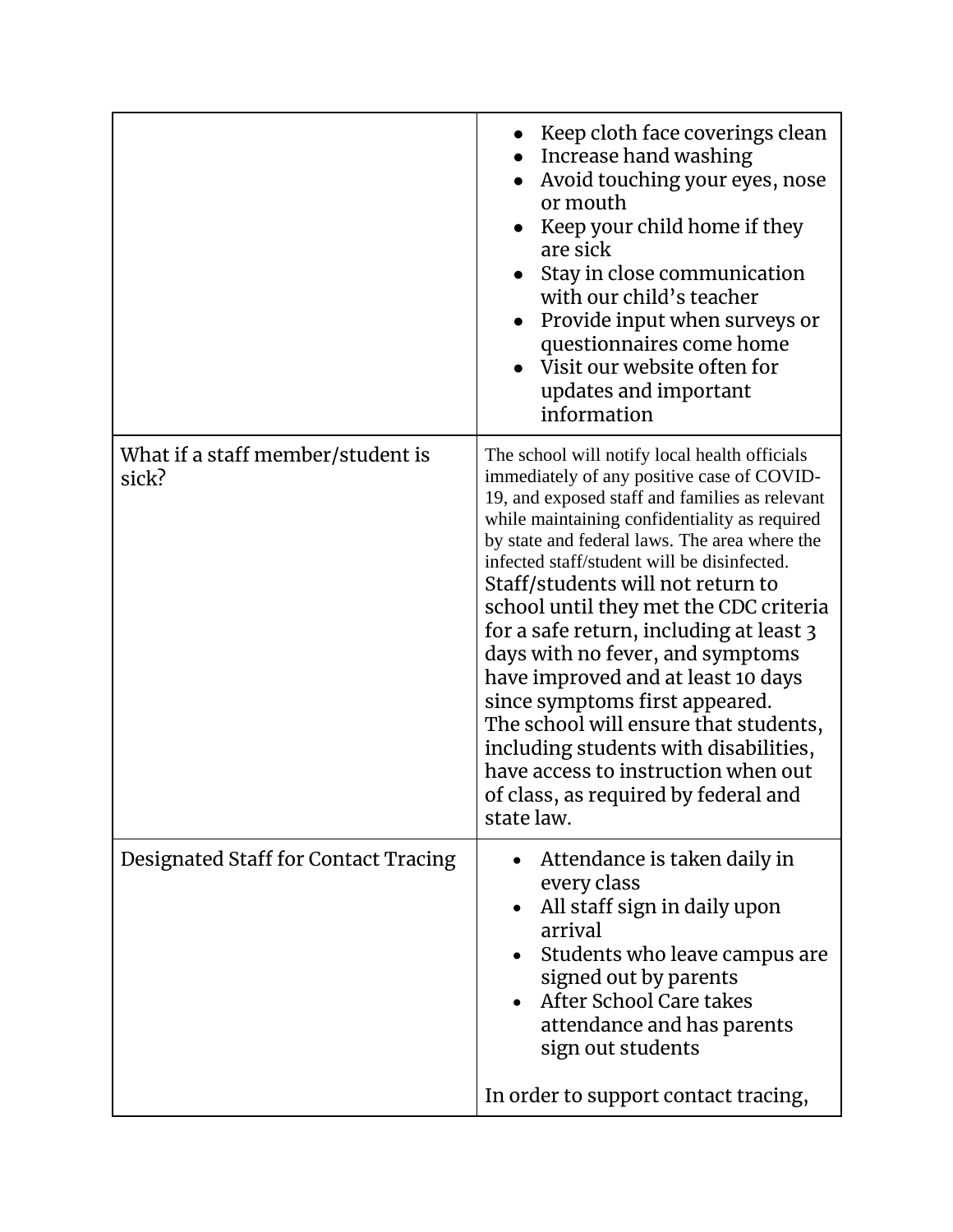|                                                                                                                                                       | please contact:<br>Dr. Michelle Farer<br>mfarrer@paradisecccs.org<br>Jessica Kennefic<br>jkennefic@paradisecccs.org                                                                                                                                                                                                                                                                                                                                                                                                                                                                                                                                                                                                                                                                                                                                                                                                                                                                                                                                                                                                                                                                                                                                                                                                                                                                                                                                                                                                                                                                                                                                                  |
|-------------------------------------------------------------------------------------------------------------------------------------------------------|----------------------------------------------------------------------------------------------------------------------------------------------------------------------------------------------------------------------------------------------------------------------------------------------------------------------------------------------------------------------------------------------------------------------------------------------------------------------------------------------------------------------------------------------------------------------------------------------------------------------------------------------------------------------------------------------------------------------------------------------------------------------------------------------------------------------------------------------------------------------------------------------------------------------------------------------------------------------------------------------------------------------------------------------------------------------------------------------------------------------------------------------------------------------------------------------------------------------------------------------------------------------------------------------------------------------------------------------------------------------------------------------------------------------------------------------------------------------------------------------------------------------------------------------------------------------------------------------------------------------------------------------------------------------|
| Plans for Testing Staff and/or for When a<br><b>Staff Member, Child or Visitor Becomes Sick</b><br>or has had contact with a person with COVID-<br>19 | All staff will have access to testing by their<br>primary care provider, an immediate care provider<br>or a community testing site as testing capacity<br>permits and as is practicable. When and as<br>feasible, CCCS will provide C19 testing.<br>• We will require staff and students to stay home<br>if they have recently had contact with a person<br>with COVID-19.<br>• We will designate a separation room to isolate<br>anyone who exhibits symptoms of COVID-19.<br>• Students or staff who exhibit COVID-19<br>symptoms while at school will immediately be<br>required to wear a face covering and wait in the<br>isolation room until they can be taken home.<br>These symptoms include, but are not limited to:<br>o fever<br>o cough<br>o shortness of breath or difficulty breathing<br>o chills<br>o repeated shaking with chills<br>o muscle pain or body ache<br>o headache<br>o sore throat<br>o fatigue<br>o congestion or runny nose<br>o nausea or vomiting<br>o new loss of taste or smell<br>o diarrhea<br>• Adventist Health has an immediate care facility<br>within a ten-minute drive from our school. They<br>will have a rapid care clinic which will be capable<br>of giving rapid Covid-19 test results. Individuals<br>displaying Covid-19 symptoms will be able to go<br>there directly and get prompt confirmation of<br>positive or negative Covid-19 test results.<br>• If we become aware that a student or staff<br>member is COVID-19 positive, we will do the<br>following: $\circ$ Notify staff and family members in<br>person, through the phone, text messaging or<br>email (while maintaining confidentiality as per |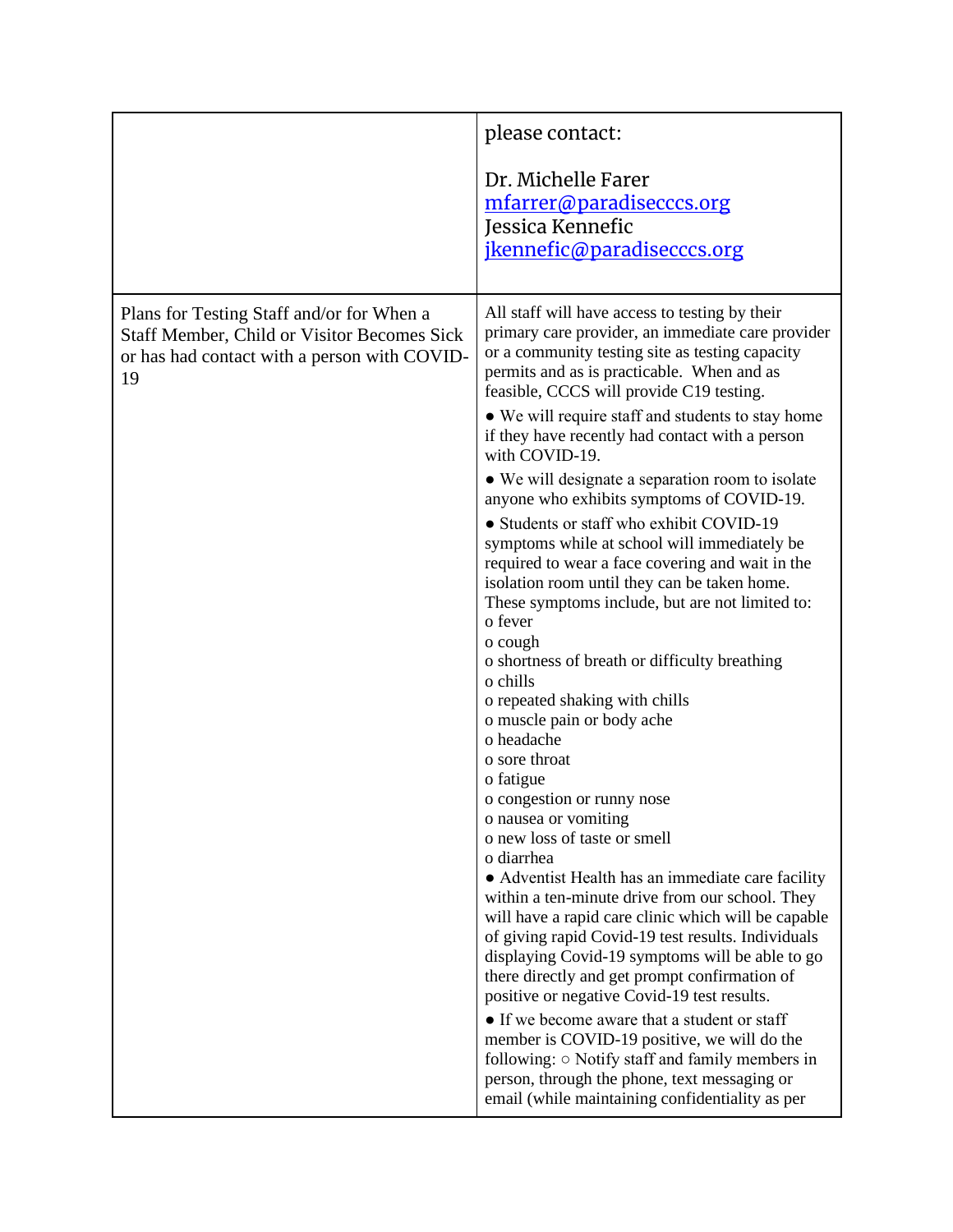|                                                                  | FERPA and state law related to privacy of<br>education records)<br>○ Notify local health officials<br>O Document/track incidents of possible exposure<br>○ Close all areas that were occupied by that<br>person until they have been thoroughly cleaned<br>and disinfected.<br>• We will advise sick staff members and students<br>who have been absent from school due to COVID-<br>19 to isolate at home until they have met the CDC<br>criteria to discontinue home isolation. This<br>includes being symptom free, 3 days with no<br>fever, and 10 days since symptoms first appeared.<br>• We will provide distance learning opportunities<br>to students while they are away from school due to<br>COVID-19.                                                                                                                                                                                                                                                                                                                                                                                                                                                                                                                                             |
|------------------------------------------------------------------|----------------------------------------------------------------------------------------------------------------------------------------------------------------------------------------------------------------------------------------------------------------------------------------------------------------------------------------------------------------------------------------------------------------------------------------------------------------------------------------------------------------------------------------------------------------------------------------------------------------------------------------------------------------------------------------------------------------------------------------------------------------------------------------------------------------------------------------------------------------------------------------------------------------------------------------------------------------------------------------------------------------------------------------------------------------------------------------------------------------------------------------------------------------------------------------------------------------------------------------------------------------|
| Plans for Partial Closures and Triggers for<br>Distance Learning | We will monitor communications from state<br>and local authorities regarding COVID-19<br>transmission and/or closures in our area, and we<br>will adjust operations accordingly.<br>• If a student or staff member tests positive for<br>COVID-19 and has exposed others at the school,<br>we will implement the following steps:<br>- The classroom with one positive case will move<br>to distance learning for 14 days.<br>- The entire school will move to distance learning<br>for 14 days when there are cases in multiple<br>cohorts.<br>- We will maintain regular communications with<br>the local public health department.<br>- All areas of the school visited by the COVID-19<br>positive individual will be closed temporarily for<br>cleaning and disinfection.<br>- We will advise those who have been in contact<br>with the COVID-19 positive individual to isolate<br>at home.<br>- We will implement communication plans for<br>school closure to include outreach to students,<br>parents, staff members and families through email,<br>phone calls, and virtual meeting platforms.<br>- We will provide guidance to students, staff<br>members, and families regarding the importance<br>of physical distancing measures while school is |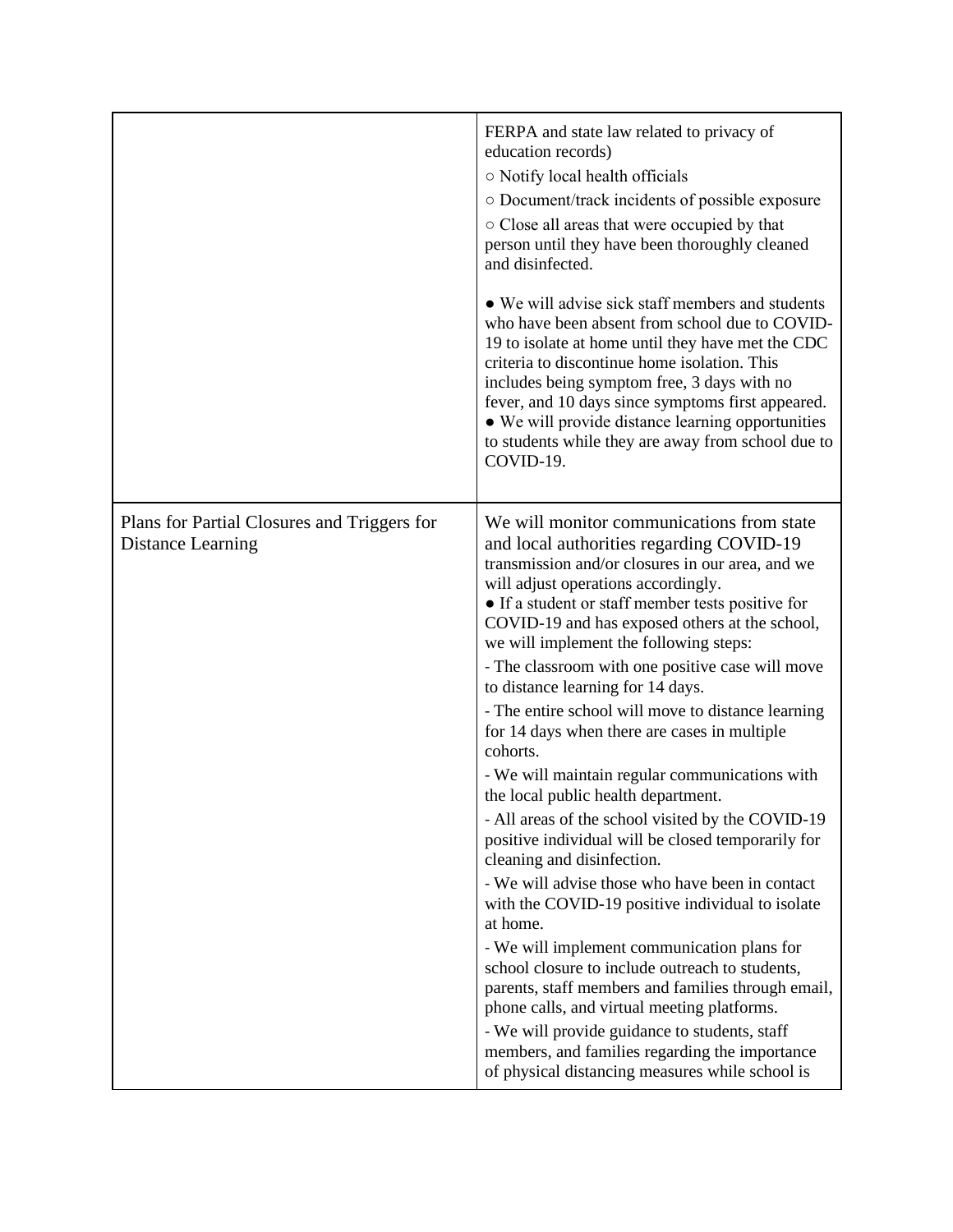|             | closed (including discouraging gathering<br>elsewhere).<br>- In order to maintain continuity of education, we<br>will implement one of the following three<br>instruction strategies (as applicable):<br>1. Traditional<br>2. Independent Study/Homeschool<br>3. Distance Learning                                                                                                                                                          |
|-------------|---------------------------------------------------------------------------------------------------------------------------------------------------------------------------------------------------------------------------------------------------------------------------------------------------------------------------------------------------------------------------------------------------------------------------------------------|
| Scenario #1 | A student or staff member has a fever<br>or shows signs of COVID-19. The<br>students/staff member is sent home<br>until the symptoms are cleared (see<br>return to school). The student/staff<br>are recommended to get tested. The<br>cohort remains open.                                                                                                                                                                                 |
| Scenario #2 | A close contact member tests<br>positive. The student/staff member<br>will be in quarantine for 14 days. The<br>cohort remains open. Families in the<br>cohort are notified of the exposure<br>and are recommended to test for<br>COVID-19. The school abides by all<br>HIPAA/FERPA protocols.                                                                                                                                              |
| Scenario #3 | A student/staff member tests<br>positive. The families are<br>quarantined. The cohort is closed<br>from 14 days of the last day of<br>exposure. Families in the cohort are<br>notified of the exposure. The school<br>abides by all HIPAA/FERPA protocols.<br>The local public health department is<br>notified, it is recommended for<br>contacts to test for COVID-19 and<br>disinfection/cleaning of spaces<br>involved will take place. |
| Scenario #4 | After a student/staff member tests<br>negative and there is a resolution of<br>symptoms, they may return to school                                                                                                                                                                                                                                                                                                                          |